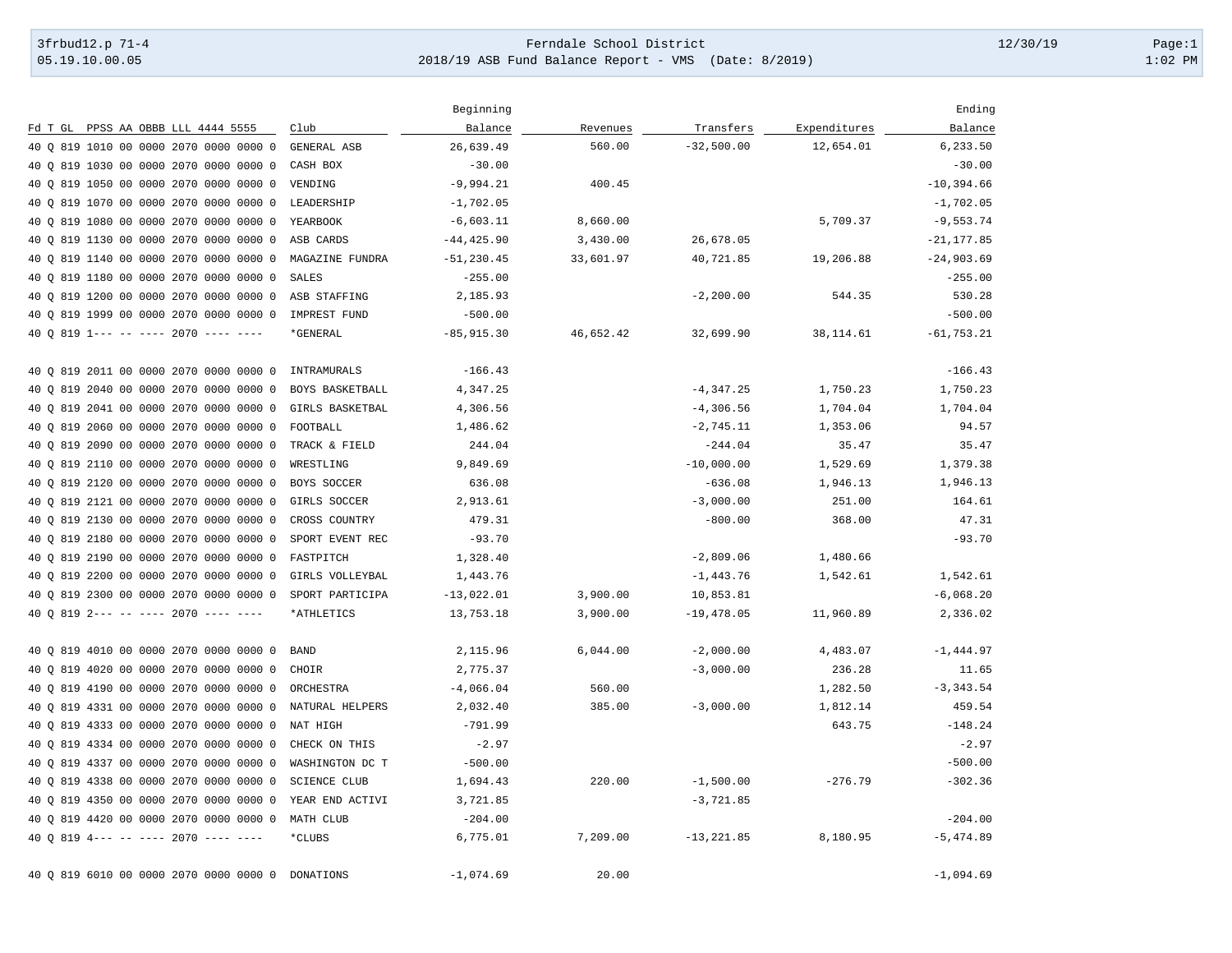## 3frbud12.p 71-4 Page:2 [05.19.10.00.05](https://05.19.10.00.05) 2018/19 ASB Fund Balance Report - VMS (Date: 8/2019) 1:02 PM

|                                            |                 | Beginning      |           |           |              | Ending       |
|--------------------------------------------|-----------------|----------------|-----------|-----------|--------------|--------------|
| Fd T GL PPSS AA OBBB LLL 4444 5555         | Club            | Balance        | Revenues  | Transfers | Expenditures | Balance      |
| 40 0 819 6--- -- ---- 2070 ---- ----       | *PVT MONEYS     | $-1.074.69$    | 20.00     |           |              | $-1,094.69$  |
|                                            |                 |                |           |           |              |              |
| 40 0 819 ---- -- ---- 207- ---- ----       | *VISTA MIDDLE S | $-66, 461, 80$ | 57,781.42 |           | 58,256.45    | $-65,986,77$ |
| 40 0 819 ---- -- ---- ---- ---- ----       | *Fund Purposes  | $-66, 461, 80$ | 57,781.42 |           | 58,256.45    | $-65,986,77$ |
|                                            |                 |                |           |           |              |              |
| --- ---- -- ----- ---- ---- ----<br>$40 -$ | *ASB Fund       | $-66, 461, 80$ | 57,781.42 |           | 58,256.45    | $-65,986,77$ |